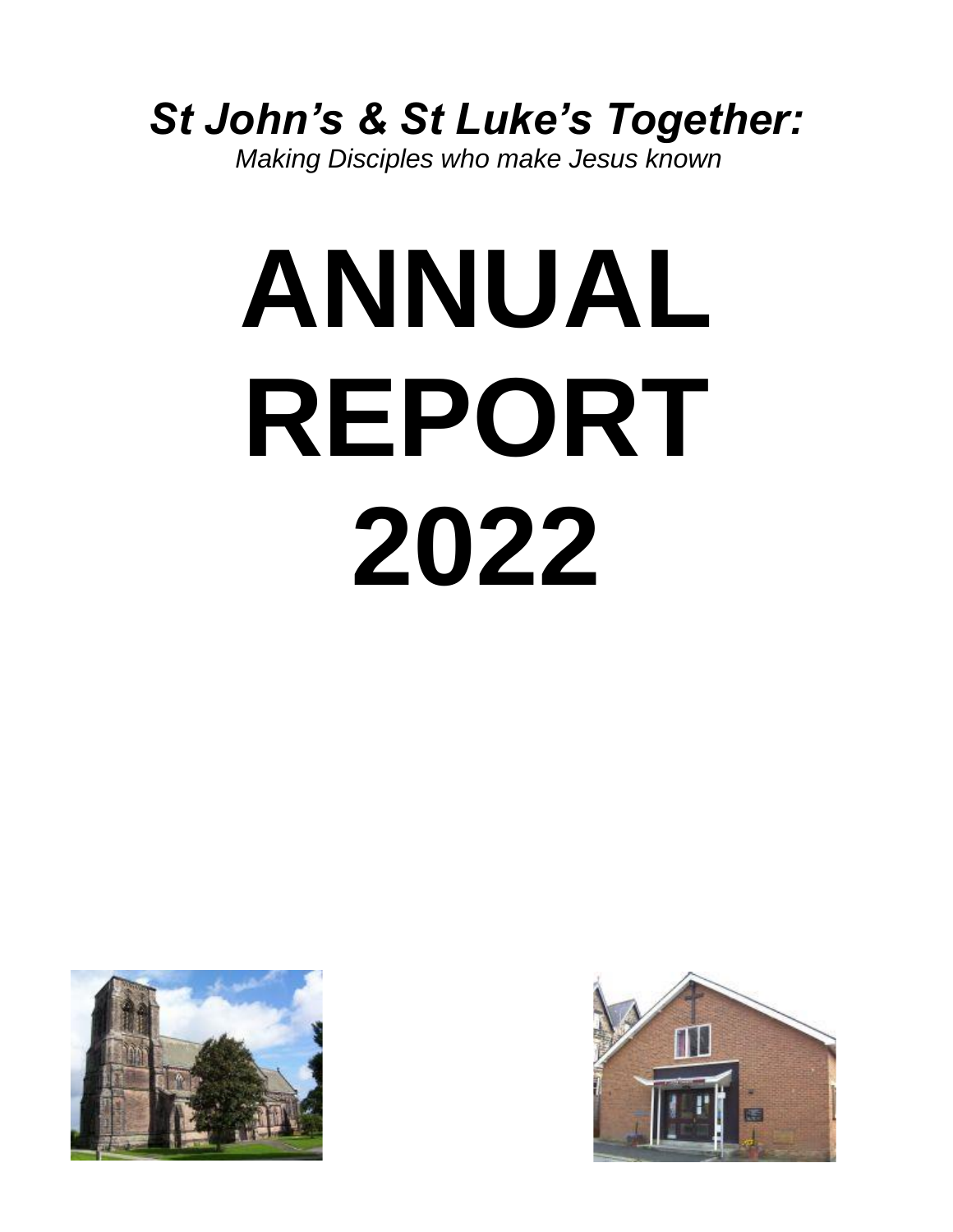#### **Parish of St John and St Luke Bilton** *Making Disciples who make Jesus known*

### **Report for the year 2021 Annual Parochial Church Meeting - 15 th May 2022**

The joint parish of St John and St Luke Bilton is part of the Diocese of Leeds within the Church of England. The correspondence address is: The Parish Office, St John's Church, Bilton Lane, Harrogate, HG1 3DT.

The membership of the Parochial Church Council for the period April 2021 - May 2022 was as follows:

| <b>Ex Officio Members</b>                    |                                                                                                                                                                                                |                                                                                                                                                                                                         |  |
|----------------------------------------------|------------------------------------------------------------------------------------------------------------------------------------------------------------------------------------------------|---------------------------------------------------------------------------------------------------------------------------------------------------------------------------------------------------------|--|
| Clergy                                       | Simon Dowson (Team Rector) (PCC Chair)<br>Andy Patrick (Team Vicar) - until August 2021<br>Laura Martin (Curate)                                                                               |                                                                                                                                                                                                         |  |
| <b>Deanery Synod Reps</b><br>$(2020 - 2023)$ | Jane Reichert<br>Caroline Wise<br>Pat Fenton<br>Liz Meade                                                                                                                                      |                                                                                                                                                                                                         |  |
| Churchwardens                                | Pat Fenton<br>Jean Jarvis<br>Jane Reichert<br>Nigel Thompson                                                                                                                                   | (St Luke's -1 <sup>st</sup> elected April 2018)<br>(St Luke's $-1^{st}$ elected November 2020)<br>(St John's - 1 <sup>st</sup> elected April 2018)<br>(St John's $-1$ <sup>st</sup> elected April 2008) |  |
| <b>Elected Members</b>                       |                                                                                                                                                                                                |                                                                                                                                                                                                         |  |
|                                              | Rob Bath<br>David Brown (PCC Treasurer)<br><b>Noel Duke</b><br>Pete Fenton<br><b>Tracey Iles</b><br>Jan Johnson<br>Andrew McHutchon<br>Daffyd Pritchard<br>Josh Scarisbrick<br>Ruth Yarborough |                                                                                                                                                                                                         |  |
| Co-opted member                              | Emma James                                                                                                                                                                                     |                                                                                                                                                                                                         |  |
| In attendance                                | Helen Mayers (PCC Secretary)                                                                                                                                                                   |                                                                                                                                                                                                         |  |
| Its bankers are:                             | The Co-operative Bank plc - P.O. Box 101, 1 Balloon Street, Manchester, M60 4EP                                                                                                                |                                                                                                                                                                                                         |  |
| <b>Independent Examiner</b>                  | Mr R M Caldwell BA (Hons) ACA - 1 Woodlea Croft, Leeds, LS6 4SF                                                                                                                                |                                                                                                                                                                                                         |  |
| <b>Solicitors</b>                            | The Diocesan Registrar                                                                                                                                                                         |                                                                                                                                                                                                         |  |

#### **THE PAROCHIAL CHURCH COUNCIL**

The aim of the Parochial Church Council (PCC) is to co-operate with the incumbent in promoting in the parish 'the whole mission of the church, pastoral, evangelistic, social and ecumenical'. This includes oversight of the church finances and maintenance of our church buildings, grounds and other properties. Membership of the PCC consists of clergy, churchwardens, deanery synod representatives and up to 10 lay members, elected for three-year terms at the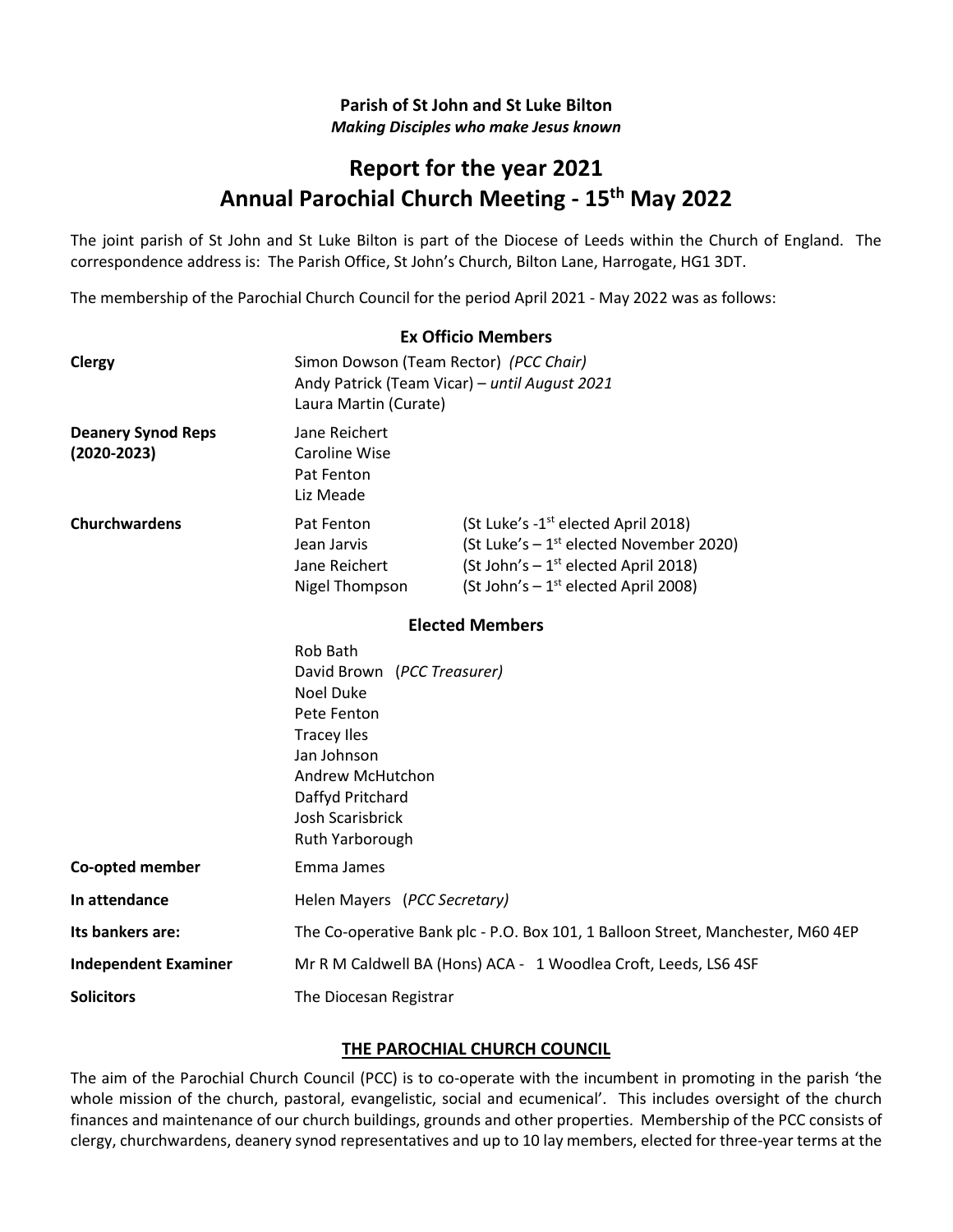APCM. To ensure smooth functioning of the committee, lay members' terms of office start and finish in different years, so that we always have a mixture of new and experienced lay representatives.

At the 2021 APCM the number of candidates seeking election to the PCC exceeded spaces available, and so for the first time in a number of years a paper vote was needed to elect just 3 of them. Following a count of the votes cast, Rob Bath and David Brown were duly re-elected to PCC and Daffyd Pritchard was elected for the first time.

In the course of 2021 the PCC met on a total of 9 occasions. For the first 8 months of the year Covid 19 restrictions on public gatherings meant that meetings still had to be held online using the Zoom platform, but the PCC were able to convene again in person by September. Some business arising between meetings was conducted via email (as allowed for in the Church Representation Rules). Topics for discussion/approval and actions taken included:

- Whether, and how, to maintain public worship during lockdown
- Setting up a Parish Strategy Review Group and a review of our Mission Action Plan, with an emphasis on strengthening our relationships with local schools, improving discipleship, and concentrating on recovery post-pandemic
- New ventures, such as the establishment of new small house groups and Kintsugi Hope groups (safe and supportive spaces to make a positive difference to mental well-being)
- Youthwork initiatives, spearheaded by our young people's worker, Emma James
- Development of a parish 'dashboard' system to assist effective monitoring of safeguarding issues
- Approvals for routine maintenance tasks at both churches
- After the departure of Andy Patrick, reassessing the future of the Team Vicar role
- Approval of the church accounts and discussion of the continuing financial challenges faced by our churches.

The PCC discharges its duties with the help of committees which report back to the full PCC, with minutes of their decisions discussed further as necessary. Those committees are the Standing Committee, Finance & Buildings Committee, Environmental Group and Social Committee. Unsurprisingly perhaps, in light of the pandemic-related restrictions which continued to be in place throughout the year, the Social Committee did not meet at all in 2021. Neither did the Standing Committee, it proving more expedient for any matters that would normally come before the committee to be dealt with in informal discussions between the clergy and wardens. Reports from the Finance Committee and Environmental Group appear below.

#### *Helen Mayers – PCC Secretary*

#### **Finance and Buildings Committee**

The Finance and Buildings Committee has ten members and has met on seven occasions in 2021, continuing to use Zoom until the second half of the year. The areas we have dealt with included the following:

- Budgets are set for the forthcoming financial year taking account of current commitments, maintenance needs, and the mission priorities of the church.
- Income and expenditure are regularly monitored against the budget. Our Parish Share payments to the Diocese have been kept under review and, with income still affected by the covid restrictions, it again became necessary to cap our payments to avoid undue strain on our finances.
- We have obtained funding from grant-making bodies for livestreaming equipment and for the Young People's Worker.
- The financial arrangements for the Young People's Worker have been regularly reviewed.
- Communications with our donors and congregations on our financial position have been discussed, including plans for the Stewardship Month in Feb 2022. Information on Gift Aid has been produced. The Parish Giving Scheme has been monitored following its introduction.
- An annual review of rents and hire charges for our rooms and properties is carried out by the committee.
- The buildings and their maintenance are also regularly discussed, with the wardens reporting back to the committee. The quinquennial inspection of St Luke's building was arranged and carried out.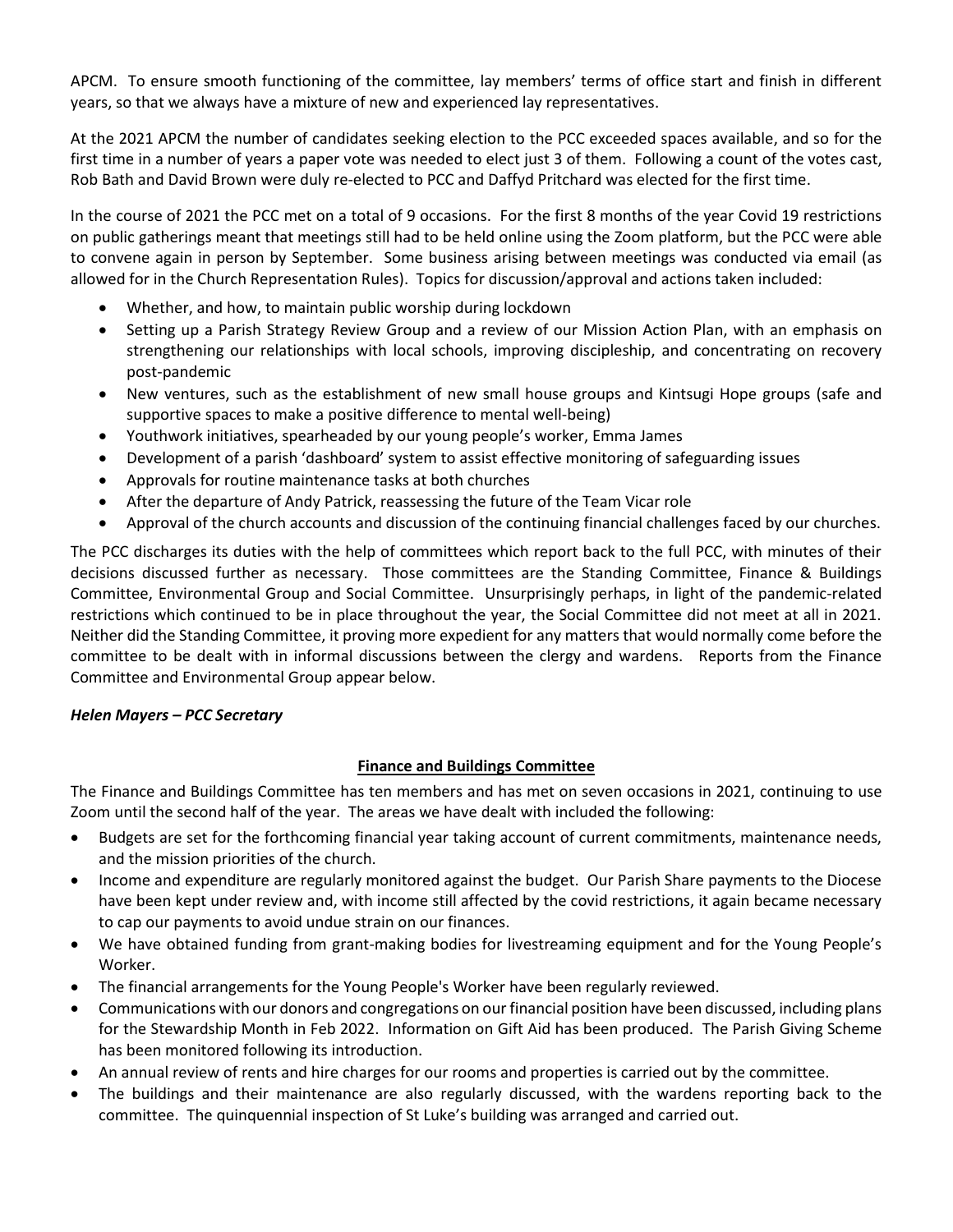- The committee also considers one-off and unforeseen items of expenditure. This year building repairs, equipment for live-streaming of services, options for a new photocopier/printer, and advertising for a new Team Vicar have come up for consideration, amongst other issues.
- A review of our Mission Giving (Extra Parochial Giving) is carried out to ensure we meet our annual target as set out in the PCC policy on the Payment of Grants and Donations to Charities.

We also ensure the annual accounts are produced and examined externally.

#### *David Brown – PCC Treasurer*

#### **Environmental Group**

The Green team have continued to meet around every 6 weeks in prayer and action to support and encourage sustainable living and caring for God's creation. Matters discussed/actions taken or proposed in 2021 included:

- Two coffee mornings: the first, celebrating reopening in September 2021, was in aid of Horticap and the gardening team, with a second taking place in February 2022 in aid of Bilton Conservation Group. We aim to have 'carbon conversations' with patrons promoting sustainable living and we sell a variety of items reusing old materials to raise funds, including cotton produce bags, handmade bars of soap, cotton face pads, bugs tins and hairbands.
- We work closely with Rob Bath and Nigel Thompson on the gardening team, who have worked tirelessly to maintain the grounds for the enjoyment of all, including the birds and bees, with areas left unmown for encouragement of native wildlife. A team have visited regularly to identify many species and document them on the plan originally penned by Terry Wagner, now in digital format on display in both churches.
- We hosted a litter pick in June 2021 (with another taking place in March '22).
- Claire teamed up with Emma James in the late summer and led a meeting for the older youth groups on sustainable living.
- Bike rack although we are finding this a lengthy process, we still hope to install Sheffield stands for bike locking near the church hall in the coming months. The tying in of the faculty applications and funding application has been tricky and a decision to downsize the project has meant this is now more manageable.
- Creationtide for 3 Sundays from the 19<sup>th</sup> September Simon lead the services in worship and prayer with interviews of members of the green team at both St Luke's and St John's.
- We continue to contribute regularly to the weekly newssheet and monthly magazine and have produced a leaflet detailing sites for recycling unusual or harder to recycle items and plastic free shopping.
- Attending the Saving Creation webinar led by Jemima Parker from the diocese in February 2022.

And we were absolutely delighted to be awarded the Silver award from Arocha in March 2022. We hope to have a celebration for this when we get the bike rack in.

#### *Claire Golightly – Environmental Officer*

#### **DEANERY SYNOD**

Deanery Synod met 3 times during the year: twice on Zoom and once in person. We generally meet 4 times, but the summer meeting did not happen for various reasons.

The February meeting consisted of presentations on clergy and lay training opportunities by Marian Russell, Clergy Development Officer, and Julia Robertson, Lay Training Officer for the Ripon Episcopal Area.

In May Bishop Helen-Ann gave a talk on the subject of 're-emergence'.

In November the director and café manager of Resurrected Bites gave a presentation. Resurrected Bites is a Harrogate and Knaresborough based community organisation which aims to reduce food waste and food poverty.

#### *Caroline Wise, Jane Reichert, Pat Fenton and Liz Meade – Deanery Synod reps*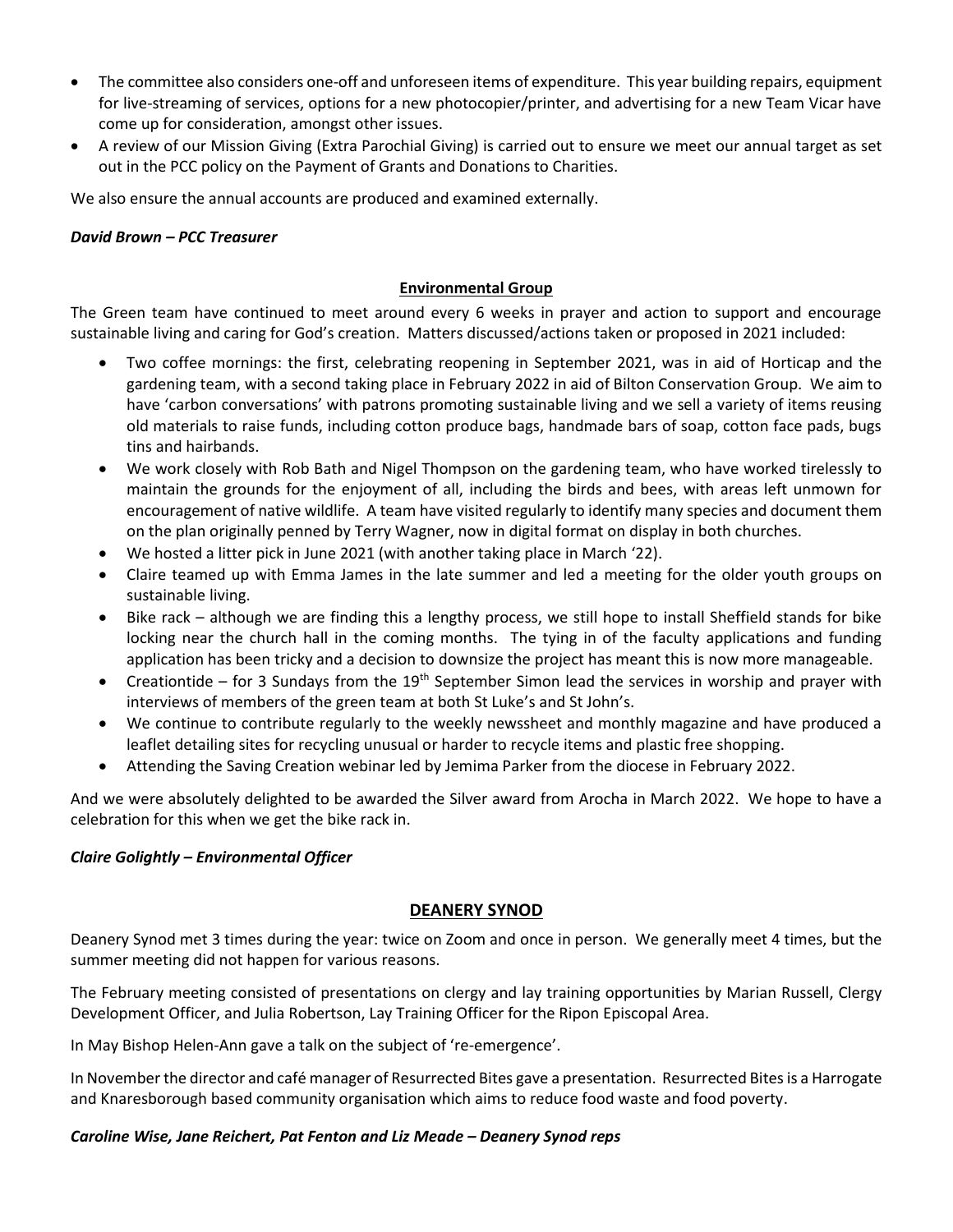#### **YOUTHWORK REPORT**

This year has been a year of 'bedding in' for youth work at St John's and St Luke's, as it has been relatively stable compared to the previous year in terms of lockdowns and changing rules! And one of the great results of this stability is stronger and deeper relationships, both between the young people and leaders, and between the young people themselves. The groups have gradually transitioned from being crowds to communities, where there is a real sense of belonging and a sharing of common interests. This has been a real joy to witness, particularly over these last few months.

Here are a few selected highlights of the year 2021-2022:

- A residential weekend to Scargill, themed around 'God's Love', which saw 11 young people stand up and make a commitment to follow Jesus.
- Monthly worship times established on Sunday nights to introduce the young people to contemporary worship and to encourage them to praise God.
- Peer-led small groups that take place weekly as part of the overall Ignite sessions. Young leaders prepare a game, a bible verse, questions and a prayer activity and then lead their peers for about 20-25 minutes.
- Young people have started serving regularly in church services at St John's in a variety of roles: reading, intercessions, helping with children's groups, sound / live-streaming rotas and music. The aim is to increase this over this coming year.
- Youth Alpha ran for 11 weeks during Autumn 2021 and culminated in 6 young people being confirmed. The group still meets now (on a monthly basis) where we are exploring being a disciple and what this looks like for them at school, home etc.
- We ran a Glow Party, together with St Mark's and Mowbray churches which saw over 60 young people from across all 4 churches attend and hear an alternative Halloween message.
- We heard from the charity Open Doors about what life was like for persecuted Christians living in different countries around the world. We held our own 'secret church' session and also took part in a sponsored event 'Choose to Lose', raising almost £300.
- We have partnered with the Bradford-based charity TLG (Transforming Lives for Good) to offer 1:1 coaching sessions in Harrogate High school after Easter for vulnerable young people.

I can't conceive of anything more necessary than passing on the gospel to the next generation and this task can't be done without the fantastic team of volunteers who give their time, and love freely: they turn up every week, feed the young people (both physically and spiritually!), play silly games, answer questions, care for them, listen to their doubts, and ultimately help them to become disciples of Jesus. I am so grateful to them for all of this.

Please continue to pray for all of the young people entrusted to our care; that they will grow closer to Jesus; that they will learn to hear God's voice and that they will be led by his Spirit.

*'For I am convinced that neither death nor life, neither angels nor demons, nor any powers, neither height nor depth, nor anything else in all creation will be able to separate us from the love of God that is in Christ Jesus our Lord.' Romans 8: 38-39* 

#### *Emma James – Youth Worker*

#### **SAFEGUARDING REPORT**

**Note: The PCC has complied with the duty under section 5 of the Safeguarding and Clergy Discipline Measure 2016 (duty to have due regard to House of Bishops' guidance on safeguarding children and vulnerable adults).**

St John's and St Luke's has adopted the national policy document "Promoting a Safer Church", which ensures the safeguarding of children, young people and adults. Copies of this policy document are available at both churches. A Parish Safeguarding Handbook was produced during 2018 which provides advice and information to strengthen the day to day working of parishes with regard to safeguarding. Copies of the handbook are again available in both churches. (New copy due for release 2022). As a church St John's and St Luke's formally adopt the House of Bishops'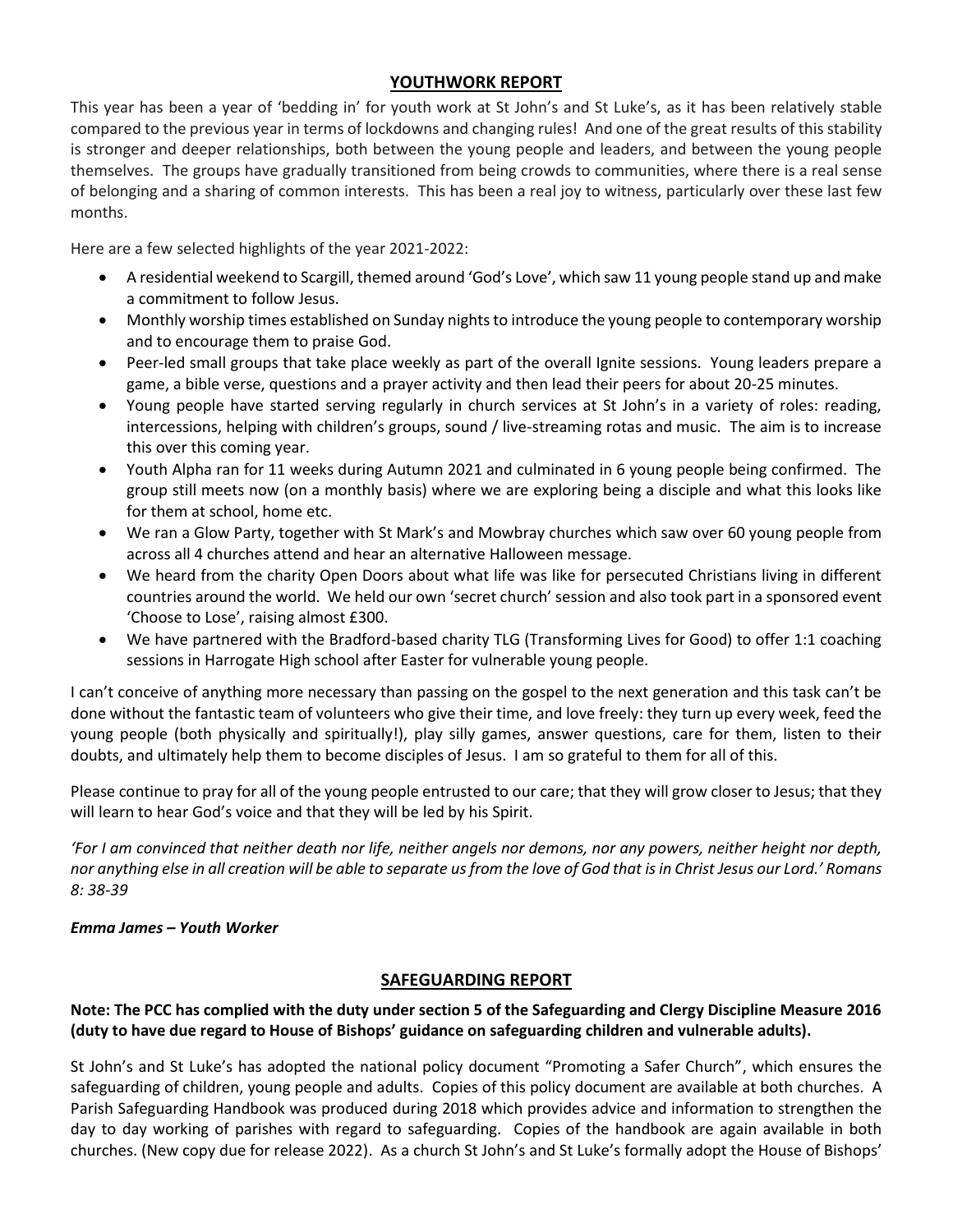"Promoting a Safer Church; Safeguarding Policy Statement" which is annually agreed with the PCC and signed. Copies of this statement are displayed at both churches. We use the national "Practice Guidance for Safer Recruiting" in all our recruiting. A record is kept of all workers who require a DBS for their role and we inform people when a renewal is due. Annually we obtain a signed confidential declaration form from all current workers in specified roles.

Despite the COVID pandemic continuing to affect the parish so greatly, with the suspension of most groups during this period, the necessary safeguarding duties continued, including updating DBS checks, and it was great to eventually see the majority of groups resuming. There was a policy update towards the end of 2021 that all DBS checks will now only be valid for 3 years instead of 5. This is to be implemented by 2025, so I have decided to act on this immediately and all those due in 2022 are being completed early, and then I will start on 2023/24. Any DBS checks completed within the last 2 years have had their end dates changed on my system to ensure we are ahead of the game.

The parish dashboard has been in full use this year and has had a major realignment to new Church of England guidelines. We have introduced a policy for the recruitment of ex-offenders, and PCC have reviewed and approved all church group activities.

Action plans are reviewed at PCC meetings and all risk assessments have been completed and/or reviewed in the last 12 months. We have had no serious incidents reported within the parish since the last APCM.

#### *Gill Clarke - Parish Safeguarding Office*

#### **ATTENDANCE**

The number of people on the Electoral Roll for St John's Church on 31<sup>st</sup> December 2021 was 203. At St Luke's the number on the Roll was 55.

#### *Jean Burton (St John's) and Sarah Shepherd (St Luke's) – Electoral Roll Officers*

#### **TEAM RECTOR'S REPORT**

I want to begin this report by saying thank you to the people of St John's and St Luke's. 2021, with all its uncertainties and challenges due to COVID, was not an easy year. At the start we were plunged back into another lockdown, and even as the country emerged from this latest challenge, life was certainly not back to normal. But despite all of this, the people of our congregations remained faithful and committed and, moreover, demonstrated great flexibility and patience, meaning for example, that we were able to celebrate Christmas in all the usual ways.

I also want to say a massive thank you to Andy Patrick for his five years of ministry here in the parish. As you will recall, he and Claire moved to the parish of Dore in Sheffield in September, and he has left a big gap and is missed greatly by many people. The wardens and others at St Luke's have stepped up admirably during this time of vacancy, and so I want to also express my thanks to them. Nevertheless, since September we have been operating without a full team, and this has had its effects, not least in terms of the sense of momentum at St Luke's (for example, we have had to put Café Church on hold) but also with regard to the level of pastoral care we can offer across the parish, so one of the things that we hope to see in 2022 is the introduction of a new pastoral care strategy.

And mention of this strategy leads me to mention our curate, Laura, who has been doing a lot of work behind the scenes to develop our plans in this area – so I thank her for this, but more generally I want to say thank you to her because of the way she has enriched the life of the parish, not least against the challenging backdrop of the pandemic. She has thrown herself wholeheartedly into ministry, and it was a real highlight to see her ordained at St John's by Bishop Helen-Ann back in June.

Another highlight was when Bishop Chris Edmondson came to St John's in November to conduct a confirmation service. It was fantastic to have a good mix of adults and young people being confirmed, and thanks must go to our young people's worker, Emma, for the great way she and the team inspired the candidates, meaning that they have wanted to continue meeting as a group. Emma brings a wealth of good ideas and enthusiasm for the role and she has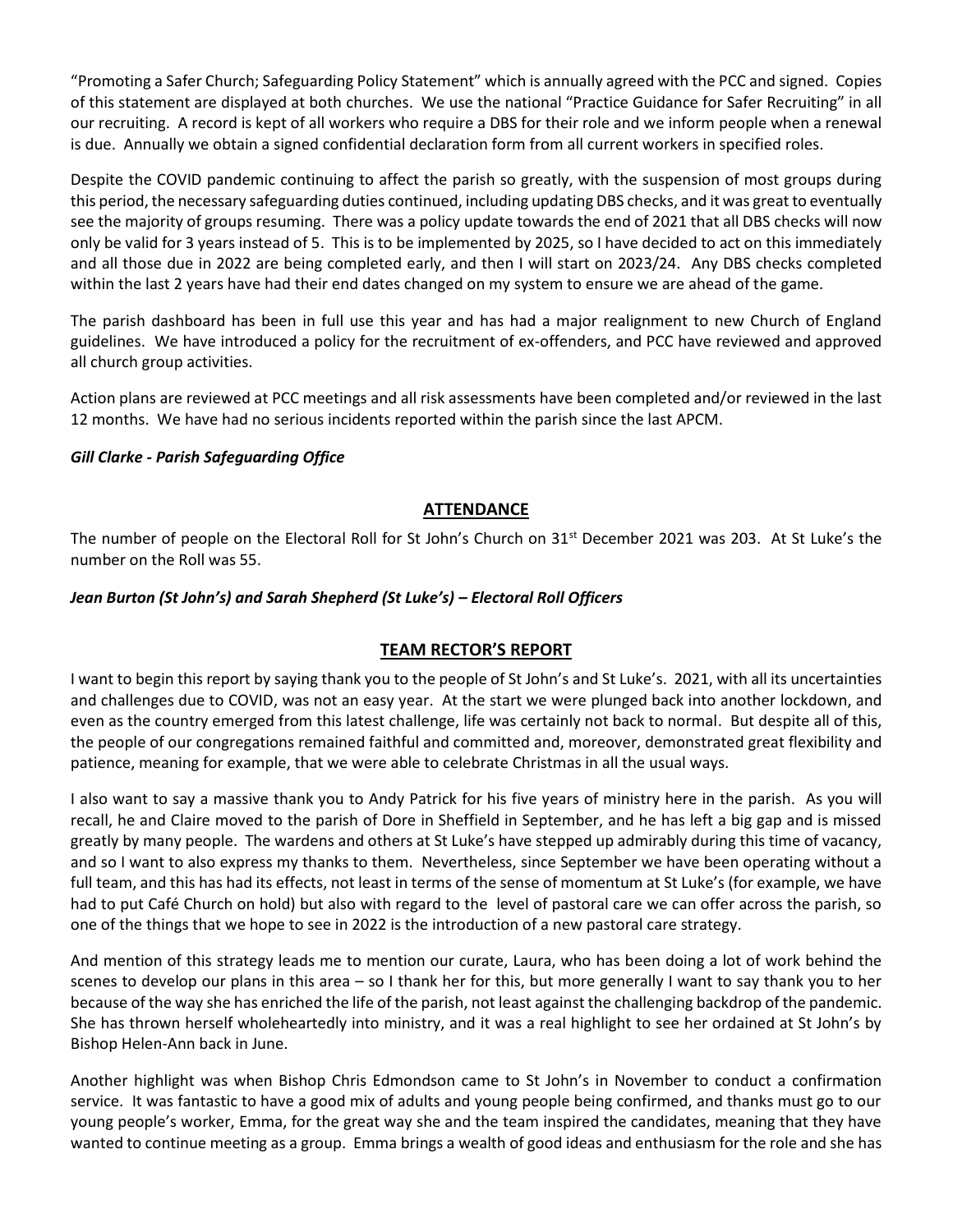added a new dimension to our life together. Of course, this would not have been possible without the help of many volunteers, so thank you to them as well.

Having said all this, it does seem strange that as I write we are one third of the way into 2022, and yet this report should only refer to the events of 2021, which do seem a long time ago! So, as I draw to a close, I want to return to something that happened in 2021 which is having an ongoing effect in 2022 – namely the vacancy for our team vicar. Towards the end of last year the PCC agreed with some real excitement that this role should be enhanced by making it half-time team vicar, half-time mission enabler with a view to helping us make our focus more missional and in particular give us the opportunity to work with God in starting new congregations, whatever those might look like. Sadly, the 1<sup>st</sup> round of advertising did not result in us getting the field of candidates we had hoped for, so we are readvertising and hope to interview on  $7<sup>th</sup>$  July. Please be praying.

And speaking of praying, please continue to uphold the mission and ministry of our parish, not least over the summer months as I take a sabbatical and Laura holds the fort, so to speak.

Every blessing, Simon

#### *Simon Dowson – Team Rector*

#### **FABRIC REPORT**

During the months of January 2021 to December 2021 the work highlighted below has taken place in the properties identified. This report is based on the activities of St John's Wardens and other parties in maintaining the fabric and functionality of the following locations belonging to the parish:

- The Church (C)
- The Church Hall/Schoolroom (CH)
- 13 Albany Road (AR)
- 59 Coppice Way (CW)
- Church Grounds (CG)

During these 12 months we have approved the following maintenance work, or been involved in the resolution of issues relating to the locations as identified above:

#### **St John's**

- Ongoing light bulb replacement (C/CH)
- Annual planned servicing of fire-fighting equipment (C/CH)
- Gas servicing (C/CH)
- Floor maintenance to Hall and Church (C/CH)
- Reactive roof repairs (C/CH)
- Central heating servicing/maintenance (C)
- Heating maintenance to Church Hall including heater servicing/improvements (CH)
- Lightning conductor testing (C)
- Maintenance to Audio System (C)
- Programmed window cleaning as required (CH)
- Servicing of 2 nr lawnmowers (CG)
- Planned servicing of heating systems (C/CH)
- Annual testing of fall arrest system to Church Tower roof (C)
- Upkeep of the church grounds including landscaping and arboriculture works (CG)
- Cleaning of all the pigeon guano from the Church tower stonework and window (C)
- Renewal of Church and Church Hall Insurances (C/CH)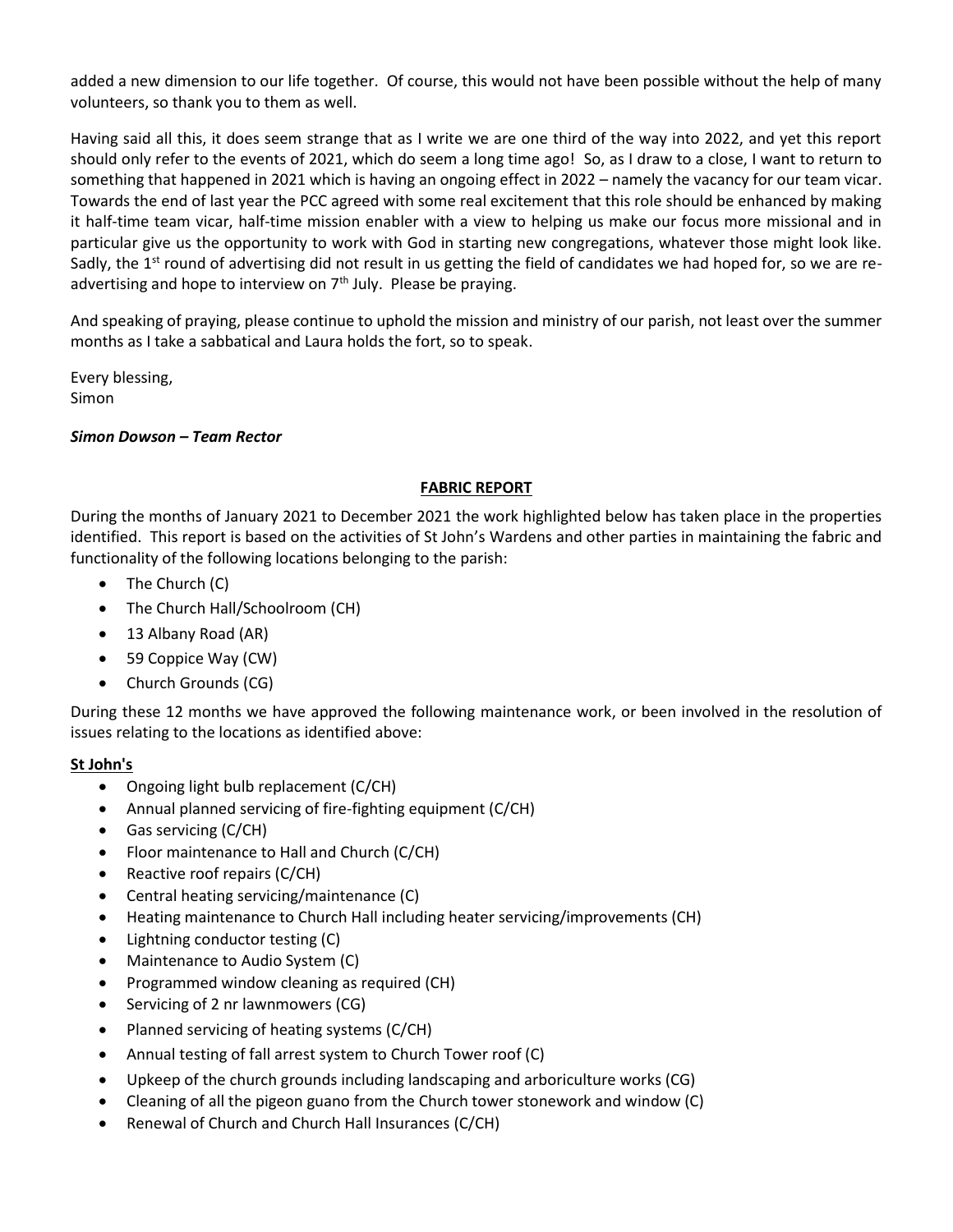#### **59 Coppice Way (CW) and 13 Albany Road (AR)**

- Gas inspections and certification (CW/AR)
- Fencing repairs (CW)
- Flat roof repairs to dormer window following leak (CW)
- Wall tiling adjacent to cooker and hob for wall protection purposes (AR)
- In line with landlord responsibilities, rent review undertaken and implemented (CW/AR)

In addition to the statutory requirements and reactive repairs and maintenance the following planned works have been undertaken, and, where relevant, will continue to be undertaken during 2022:

- Upkeep of the church grounds including landscaping and arboriculture works (CG)
- Programme and undertake annual portable appliance testing to Church and Church Hall (C/CH)
- Undertake annual servicing of gas services and heating systems (C/CH)
- Relining of Church Drive (CG)
- Church roof maintenance including re-fixing slipped slates, clearing gutters and down pipes, leadwork maintenance to the flat roof over Church Office (CG)
- Replacement of fence panels (CW)
- Storm guard draft strip and bristle strip to external door to prevent draughts (AR)
- Landlord inspections and rent reviews of Albany Road and Coppice Way (AR/CW)

#### *Nigel Thompson and Jane Reichert - Churchwardens (St John's)*

#### **St Luke's**

The following works were carried out at St Luke's in 2021:

- Work to clear out and fit covers to the outside gullies, make repairs to the rear garage door and replace damaged paving at the back of the building, scheduled to be carried out in August 2020, was completed in February 2021.
- The main lighting units were replaced with LED lights in April. These are fixed to the ceiling, doing away with the ugly chains and (frequently cracked) plastic covers. They have made a great difference to the look of the building and have been much admired – as well as making a considerable saving in lighting bills.
- A broken cupboard lock in the front upper room was replaced by a local locksmith in May and hooks were fitted to the side wall in the garage in October, to hold our long ladders, clearing space and making them easier to access. The servicing of the gas boiler took place in November.
- Further work recommended in the 2017 Quinquennial, to the north side of the building, has had to take a back seat due to financial restraints, but we hope this will be carried out as soon as funds allow.

The 2022 Quinquennial has just taken place and we await the results in due course.

#### *Pat Fenton and Jean Jarvis - Churchwardens (St Luke's)*

*ADDITIONAL INFORMATION: Quinquennial Inspections within the Church of England require every church building to be inspected by an architect or chartered building surveyor approved by the Diocesan Advisory Committee (DAC) every five years. This regular system of review is designed to ensure that church buildings are kept in good repair.*

*The Quinquennial Inspection of St John's was completed in November 2021 and the report issued to the church in April 2022. The detailed report has been scrutinised by the churchwardens and the summary of the report states that 'the Church and churchyard are well cared for'. A small number of works have been identified, a majority of which are already programmed to be undertaken within the church's planned preventative maintenance programme throughout 2022, including roof maintenance and lighting conductor testing.* 

*Churchwardens, in conjunction with Clergy and PCC, will further scrutinise the report to ensure that a planned preventive maintenance programme is implemented over the next 5 years in order that the church and grounds continue to be cared for to a high standard.*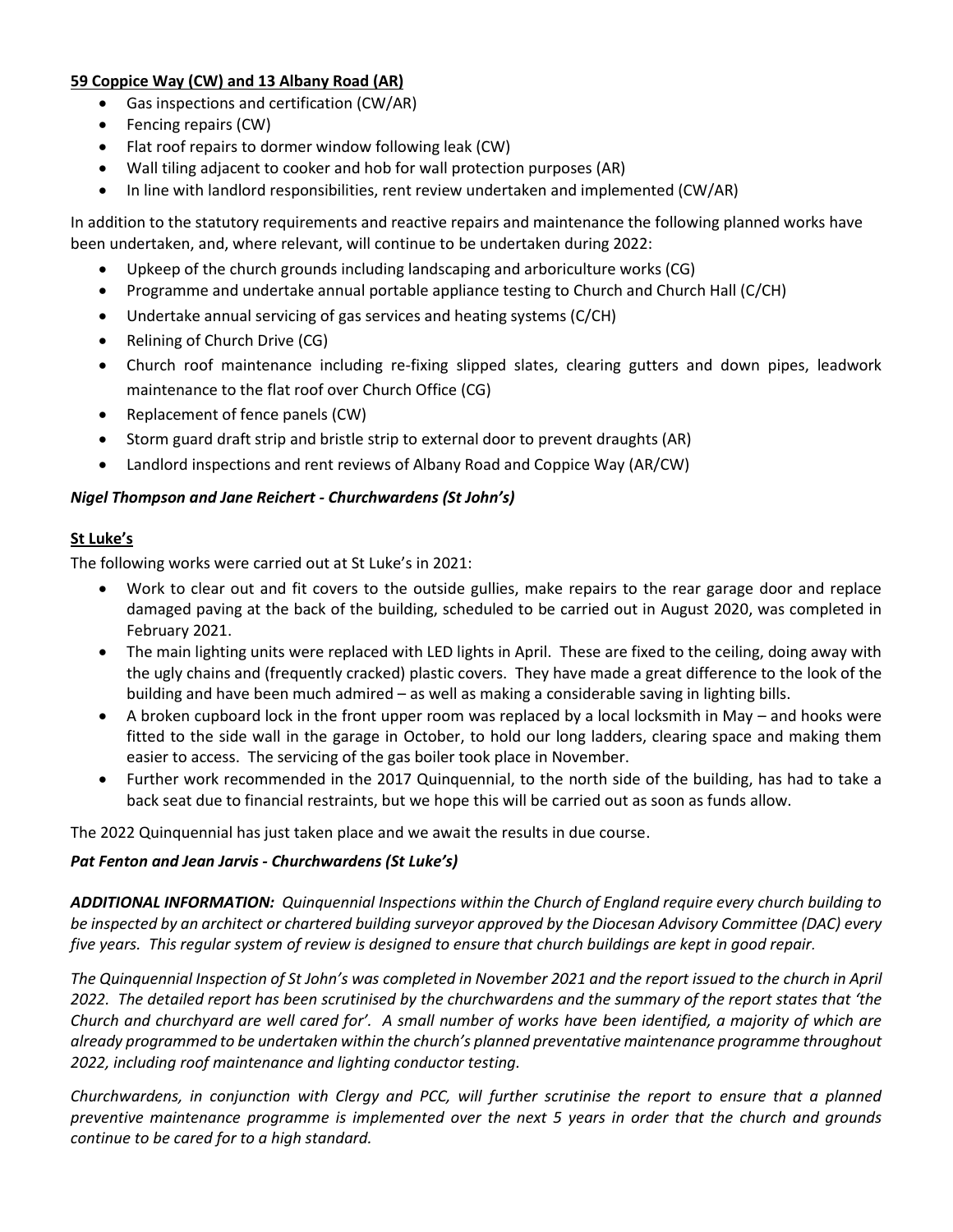#### **FINANCIAL MATTERS**

| Major cash/non-cash transactions:           | None                                                                                                                                                                                                                                                                                                       |
|---------------------------------------------|------------------------------------------------------------------------------------------------------------------------------------------------------------------------------------------------------------------------------------------------------------------------------------------------------------|
| Substantial voluntary help/free facilities: | Mr Ross Caldwell generously gave his services<br>(independent examination of the accounts) free of charge                                                                                                                                                                                                  |
| Substantial contingent liabilities:         | Parish Share payable to Leeds Diocesan Board of Finance<br>(not a legal liability): £73,701                                                                                                                                                                                                                |
| Subsidiary companies:                       | None                                                                                                                                                                                                                                                                                                       |
| Changes in accounting procedures:           | None                                                                                                                                                                                                                                                                                                       |
| Details of donations of £1,000 or more:     | Legacies<br>£1,500 unrestricted                                                                                                                                                                                                                                                                            |
|                                             | Other donations<br>June 2021: £1,000 to general funds<br>Oct. 2021: £1,000 to general funds<br>Dec. 2021: £1,000 to Youth Worker fund                                                                                                                                                                      |
| Grants received:                            | Feb. 2021: £3,700 from the Allchurches Trust for<br>livestreaming equipment<br>Mar. 2021: £5,000 from Harrogate Church House Trust<br>for the Youth Worker fund<br>Dec. 2021: £5,000 from the Liz & Terry Bramall<br>Foundation for the Youth Worker fund<br>Dec. 2021: £1,000 from NYCC for defibrillator |
| Payments to PCC members:                    | None                                                                                                                                                                                                                                                                                                       |
| Reserves policy:                            | To maintain unrestricted funds sufficient to meet 3<br>months' normal running costs (excluding Parish Share)                                                                                                                                                                                               |

The PCC has continued to raise money through voluntary donations. People are encouraged to make these where possible on a regular basis, using standing orders or dated envelopes, and under Gift Aid. The Parish Giving Scheme (PGS) has now been introduced to facilitate regular giving by direct debit and to streamline the claiming of Gift Aid. Lettings of church properties, fund-raising activities, and fees account for much of the remaining income.

The policy on the payment of grants and donations to charities is detailed below. In 2021 grants and donations to charities (Mission Giving) amounted to £9,337. 'In Memoriam' donations came to £467.

Total income in 2021 came to £205,765 (2020: £211,595). For a second year, the Covid-19 restrictions affected income, in particular rental income, free will collections, envelope giving, and fundraising. However, we benefited from bequests, donations, and grants for the Young People's Worker (YPW) and for general funds. Income excluding YPW amounted to £192,813 (2020: £196,883). Regular Giving, excluding Mission Giving and YPW donations, stood at £123,611 (2020: £122,966).

Total expenditure in 2021 came to £219,179 (2020: £208,718). Due to the reduced income, it was again necessary to cap Parish Share payments to the Diocese, and Share arrears increased to £73,701 at the end of 2021 (2020: £49,030). As previously noted, the Share arrears are a contingent liability, not a legal liability, as Share is deemed to be a voluntary donation.

With provision made for debtors and liabilities, and gains and losses on investments, the accounts as a whole show a deficit for 2021 of £13,415 (2020: surplus £2,877). The accounts, excluding the Young People's Worker, show a surplus for 2021 of £1,078 (2020: surplus £7,865).

As at 31 December 2021, Bank and Unrestricted funds stood at £52,559. Young People's Worker funds stood at £45,562.